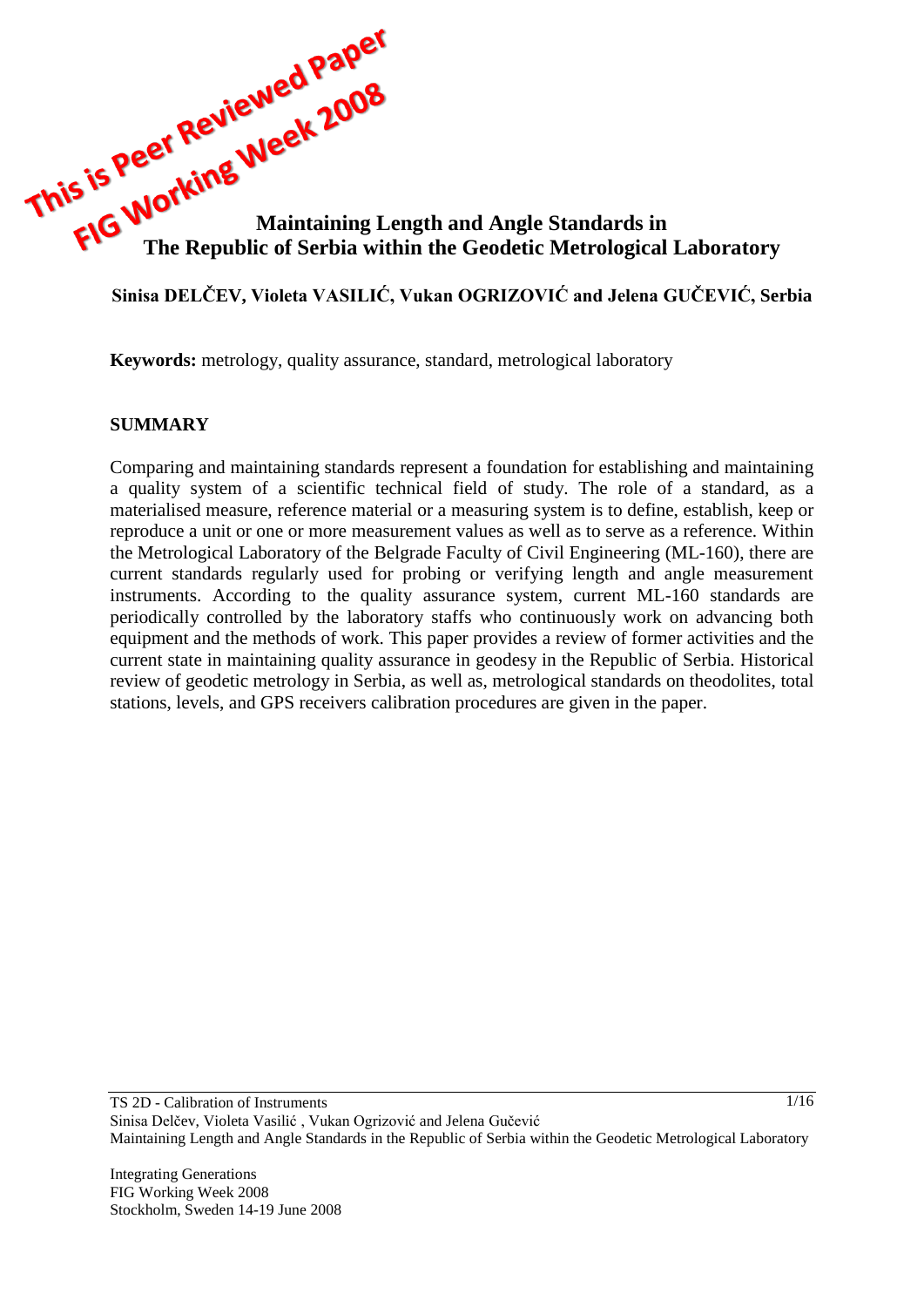# **Maintaining Length and Angle Standards in The Republic of Serbia within the Geodetic Metrological Laboratory**

# **Sinisa DELĈEV, Violeta VASILIĆ, Vukan OGRIZOVIĆ and Jelena GUĈEVIĆ, Serbia**

### **1 INTRODUCTION**

Measuring represents a basic part of geodetic works, whether it is related to determining dimensions and shape of the Earth, state survey, both classical and photogrammetric or engineering geodesy. In all the cases, measuring results that meet the requirements of unity and accuracy are expected since they are applicable only as such. Such results have been obtained on the basis of theory and practice of geodetic measuring developed within the long history of geodesy

. Metrology is the scientific study of measurements. Basically, it is dealing with reproduction and establishing of measuring units, their primary, secondary, working standards, the methods of measuring physical quantities, development and creation of measuring devices, improving measuring procedures and quality of measuring performance, as well as all other issues related to measuring regardless of their accuracy (Federal Institute for Measures and Precious Metals, 1998). Metrological quality assurance is a set of rules, technical means and necessary measures taken to provide the required accuracy of measuring.

Geodetic metrology is a science on geodetic measuring, above all their basic quantities length and angle, as well as all accompanying quantities (time, frequency, temperature, pressure, surface, gravity acceleration, electric dimensions, etc.) (Mrkić, 1991)

The allowed tolerances in contemporary geodetic measuring are considerably lower that they used to be. Therefore, the requests for precise measuring and considerably higher level of geodetic control have been increased for a good reason. Fulfilment of such requests is possible only if sufficient attention is paid to the issue of testing and verification of geodetic measuring instruments.

Such a system of metrological quality assurance cannot be imagined without a well organised and equipped geodetic laboratory. The metrological laboratory of the Department for Geodesy (ML-160) started its work in 1985. This is the first laboratory in this region that performed and still performs probing of all geodetic measuring tools - instruments, measuring rods and tapes...

The laboratory's accreditation ensures the product, material or tools to be tested, inspected and calibrated in an appropriate way and according to prescribed legislation and standards. This accreditation also ensures formal acknowledgment of the laboratory's competence and validity of results abroad, by concluding international contracts on mutual acknowledgment and entering relevant international organisations (ILAC - International Laboratory Accreditation Cooperation, ECA - European Cooperation for Accreditation).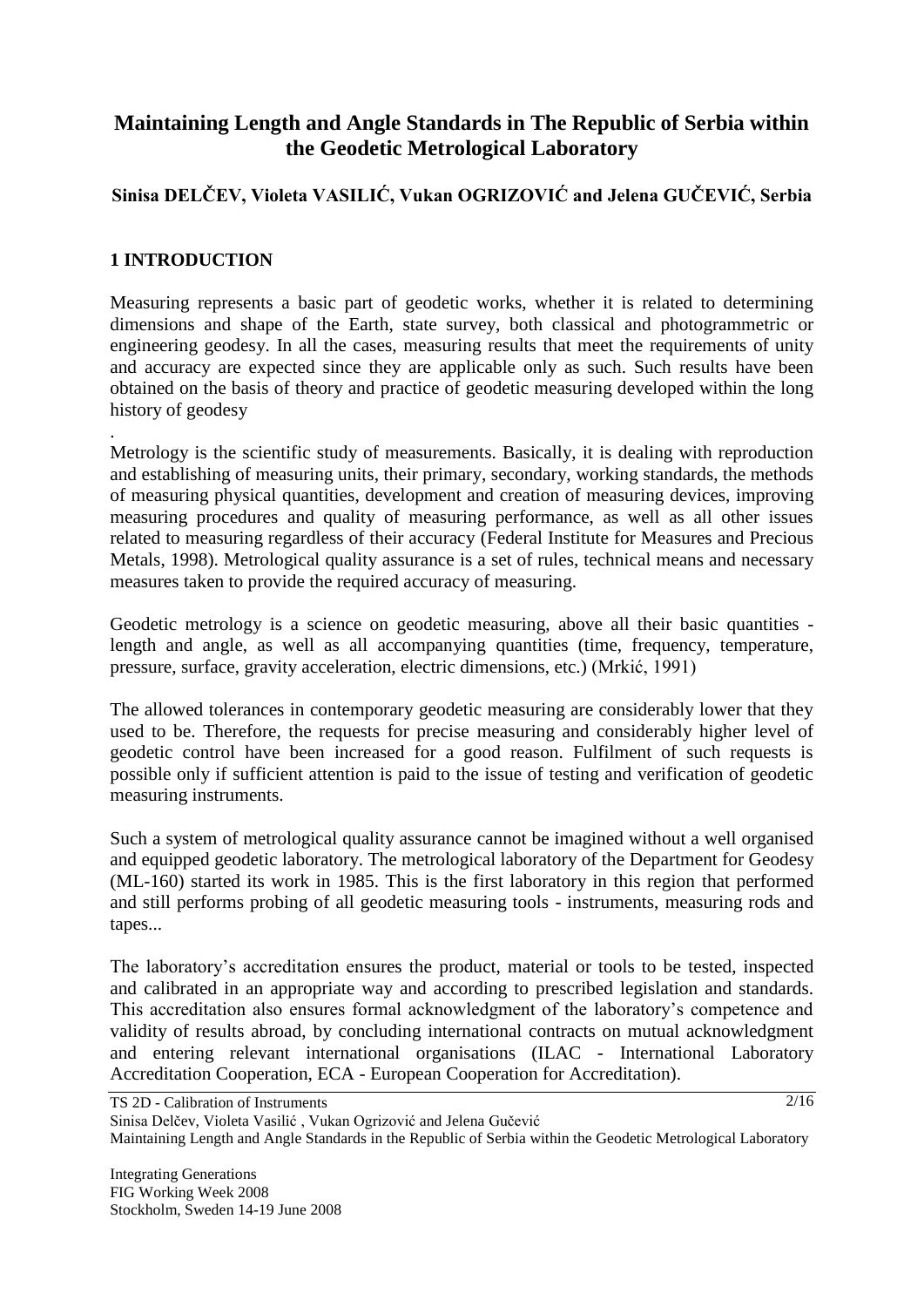As a basic document for accreditation of their laboratories, the majority of organisations used ISO/IEC Instruction 25, and EN 45001. As a result of a comprehensive experience in implementation of these two standards, a new standard ISO/IEC 17025 has been created instead of the previous two.

A standard defines, establishes, keeps or reproduces a unit or one or more measurement values. It also can serve as a reference. For a quality assurance system existence, current standards of a laboratory have to be periodically controlled by the laboratory staffs.

# **2 HISTORICAL FACTS**

All the geodetic networks in the territory of the Republic of Serbia have been developed as integral parts of the networks of the former SFR of Yugoslavia. Thus the reference position networks in two epochs, First Order Triangulation Network (TM1) and Astro-Geodetic Network (AGM) have been developed, as well as reference altitude networks in two epochs First Order Levelling Network (NVT I) and Second Order Levelling Network (NVT II), gravimetrical network and local reference networks as separate entities. With the disintegration of SFRY, reference 3D networks were developed with the use of GPS technology for each new state.

### **2.1. Metrological Quality Assurance of Geodetic Reference Position Networks**

The entire region of the former SFRY is covered with the State Trigonometric Network of  $1<sup>st</sup>$ order (TM1) comprised of 595 triangles. This network **has never been adjusted as a whole**, and individual adjustments were carried out by connecting to MGI points (*Militar Geogräphischen Institutes - Wien)*. TM1 is comprised of several parts that were developed and calculated in various time epochs, from 1872 to 1946. At this moment, with all its shortcomings, this 1<sup>st</sup> order triangulation represents the foundation of state survey of Serbia. All the measuring instruments were tested according to the Manual, which comprises detailed propositions and procedures for all types of measurements.

# **2.2. Metrological Quality Assurance of Geodetic Reference Altitude Networks**

The works on the creation of reference altitude network (Precise Levelling and High Accuracy Levelling I) in the territory of the former Yugoslavia started in 1871, when the Commission for European-Grad Measuring entrusted MGI with realisation of Precise Levelling in the territory of Austro-Hungarian Monarchy. In the period 1873 to 1898, a precise levelling traverse network was developed.

The second part of levelling works in Serbia was carried out in the period 1905 to 1911 by Geographic Department of the Serbian Army Headquarters. The Department used two new levels of the Swiss factory Kern and one-piece rods of 3 m (the length of rods were daily controlled with the invar scale).

The new epoch of high accuracy levelling started after the Second World War in the period 1946 to 1963 when a considerable part of the network was reconstructed.

Sinisa Delčev, Violeta Vasilić , Vukan Ogrizović and Jelena Gučević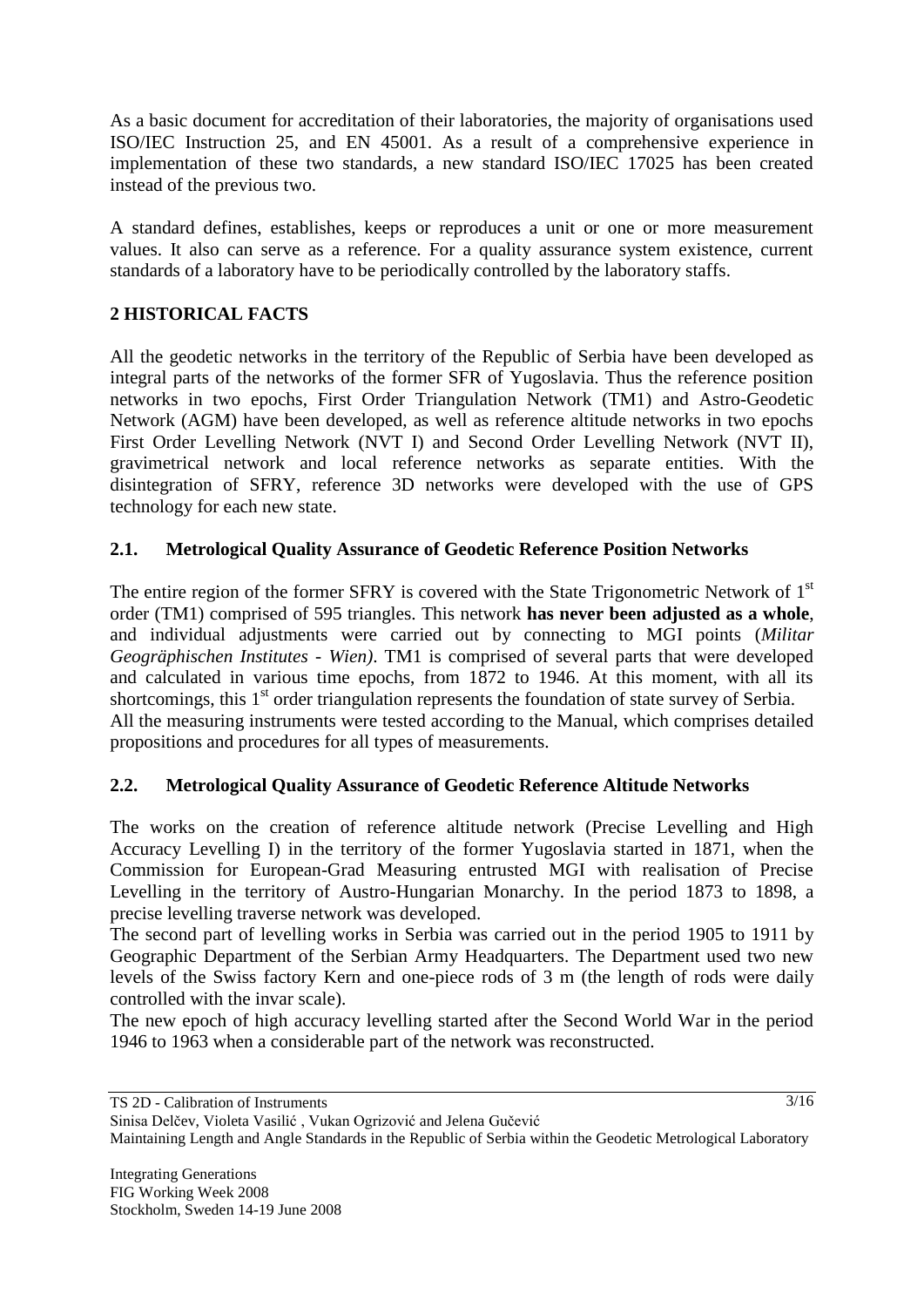The new network of high accuracy levelling (NVT II) was constructed in 1970, and measuring was carried out from 1971 to 1973 according to then existing modern recommendations of the International Union of Geodesy and Geophysics.

The inclination angle was determined once a month. Invar rods were tested at Federal Institute for Measures and Precious Metals in Belgrade. Also, field testing with the Blay comparator, Geneva scale was performed.

# **2.3. Metrological Quality Assurance of Astrogeodetic Determinations**

Before the First World War, astrogeodetic determinations were described by the operator and observer of these determinations, S. Bošković in the publication "Vertical Deflection in Serbia". Only latitudes and azimuths on 30 points were determined. Astronomical universal theodolites Kern and Ericsson marine chronometers were used for measuring. Astrogeodetic determinations between two wars were carried out by MGI.

Within the grad measuring and according to national reports to the International Association of Geodesy, around 40 points were determined. These reports contain the data on measuring methods, instruments and operators.

In 1954, the MGI astronomy group started astrogeodetic works on **Laplace points**, using the astronomical universal theodolites Askania, as well as passage instruments with contact micrometer Askania.

For astrogeodetic determinations on **geoid points**, astronomical universal theodolites Wild T4 were used, along with the accompanying equipment for time keeping, time registration and reception of time signals.

Aiming at eliminating systematic error detection related to determination of astronomical longitude in the field, as well as at deriving all results into a unique system, the following is of an outmost importance: (1) Analysis of calibration measuring in the Astronomical Observatory Belgrade before and after field determination and in regards to prime meridian, and (2) Incorporating this point into the European Longitude Network.

# **2.4. Metrological Quality Assurance of Gravimetric Measuring**

Calibration gravimetric works represent a set of activities defining an absolute level and scale of gravimetric determinations for a country. Determination of an absolute gravimetric level was related to a concrete pillar at Zemun Airport. The determination comprised of linking it with an absolutely determined point in Paris.

For calibrating gravimeters and ensuring a unique gravimetric scale, a big base Belgrade - Skopje was established (which was later extended), as well as small bases Avala, Sljeme and Krim.Given the great importance of the correct level and scale of national gravimetric determinations, the control was performed twice, by measuring on Italian bases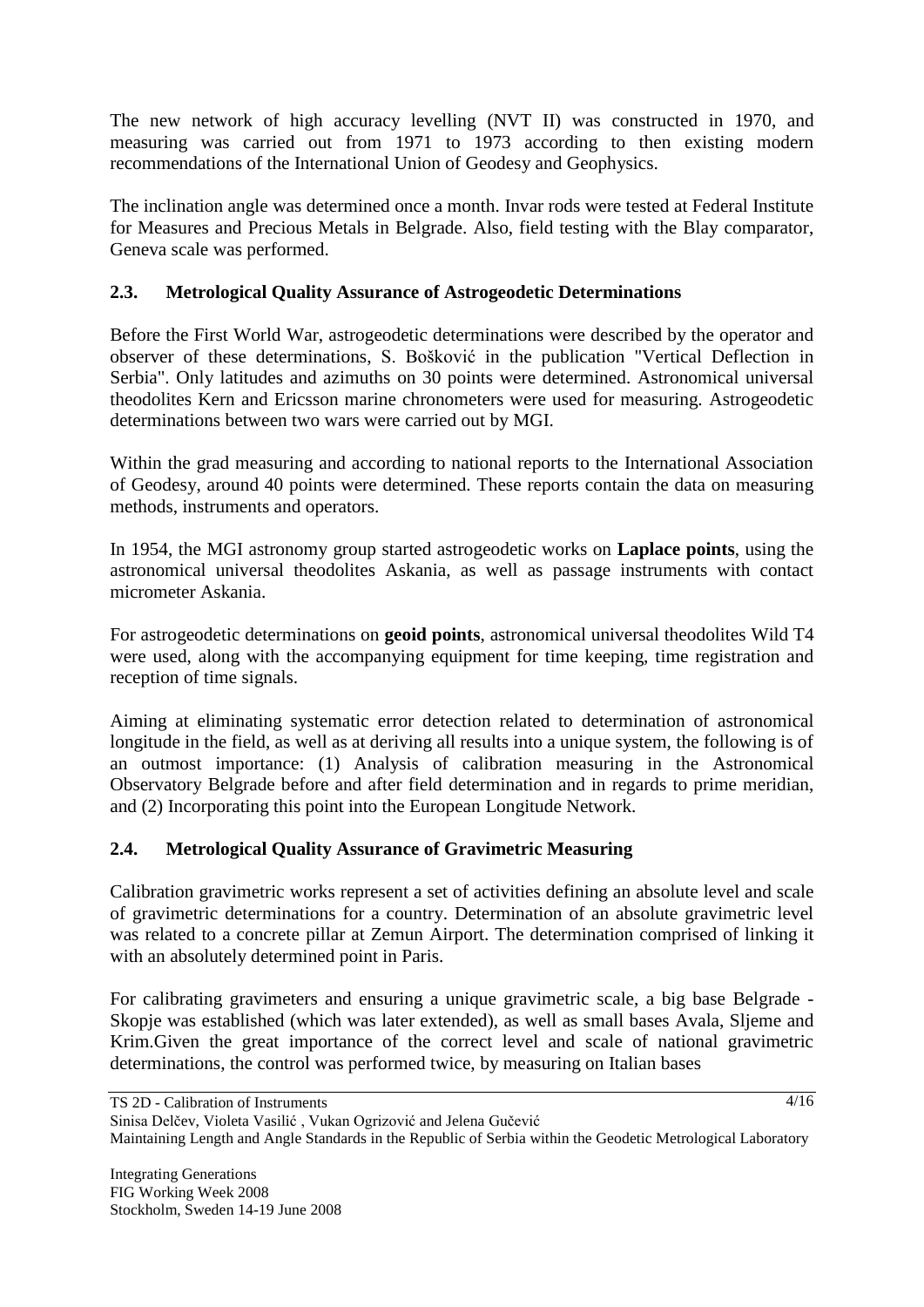. Along with the works on the calibration bases, the works on establishing the  $1<sup>st</sup>$  order gravimetric network were carried out. Acceleration differences within the network were measured with Worden gravimeter, whose large limb was calibrated on French bases. Systematic errors of the large limb were eliminated in a special way.

Forming and measuring in the main gravimetric network were carried out by FGA in the period 1964 to 1967. Measuring in the network was carried out according to the step method, with the gravimeter North American AGL. Calibration was performed on the base Avala foot - Avala top, in order to ensure a unique scale. The change of scale in time was monitored by periodical constant determination, usually once a month.

### **2.5. Local Reference Networks**

By the Second World War, the only regulations that existed were those related to surveying details in towns, but main geodetic networks were not separated from the networks outside of towns, nor was higher accuracy of town network points required. Due to short baselines in town networks, certain sources of errors in measuring resulted in the poorer quality and accuracy of these networks in regards to those outside of towns. Therefore, the main town networks were separated as independent entities and in 1956 the Regulation on Geodetic Works in Towns was enacted, defining all the procedures in the realisation of networks.

A big step in positioning was made by introducing satellite observations with the GPS technology. All these technological improvements have resulted in the change of approach to the concept of constructing and realisation of local geodetic position networks with the expert geodetic public.

### **3 STATE OF METROLOGY IN SERBIA**

Rights and obligations of our country in the field of metrology are regulated through the Serbian Accreditation Body (former YUAT) and the Bureau for Measures and Precious Metals - DMDM (former Federal Institute for Measures and Precious Metals).

### **Serbian Accreditation Body**

Establishing the system of accreditation of laboratories for testing measuring instruments started in 1998 and was finally shaped with (Law on Accreditation, 2005), according to which the entire accreditation procedure was entrusted to Serbian Accreditation Body (ATS). This body is the only body authorised for issuing certificates (accreditations) to laboratories that meet the criteria foreseen by regulations and standards harmonised with the European standards. Since 2002, ATS has been the associated member of EA (European Accreditation), completely implementing all the regulations and rules passed by this organisation.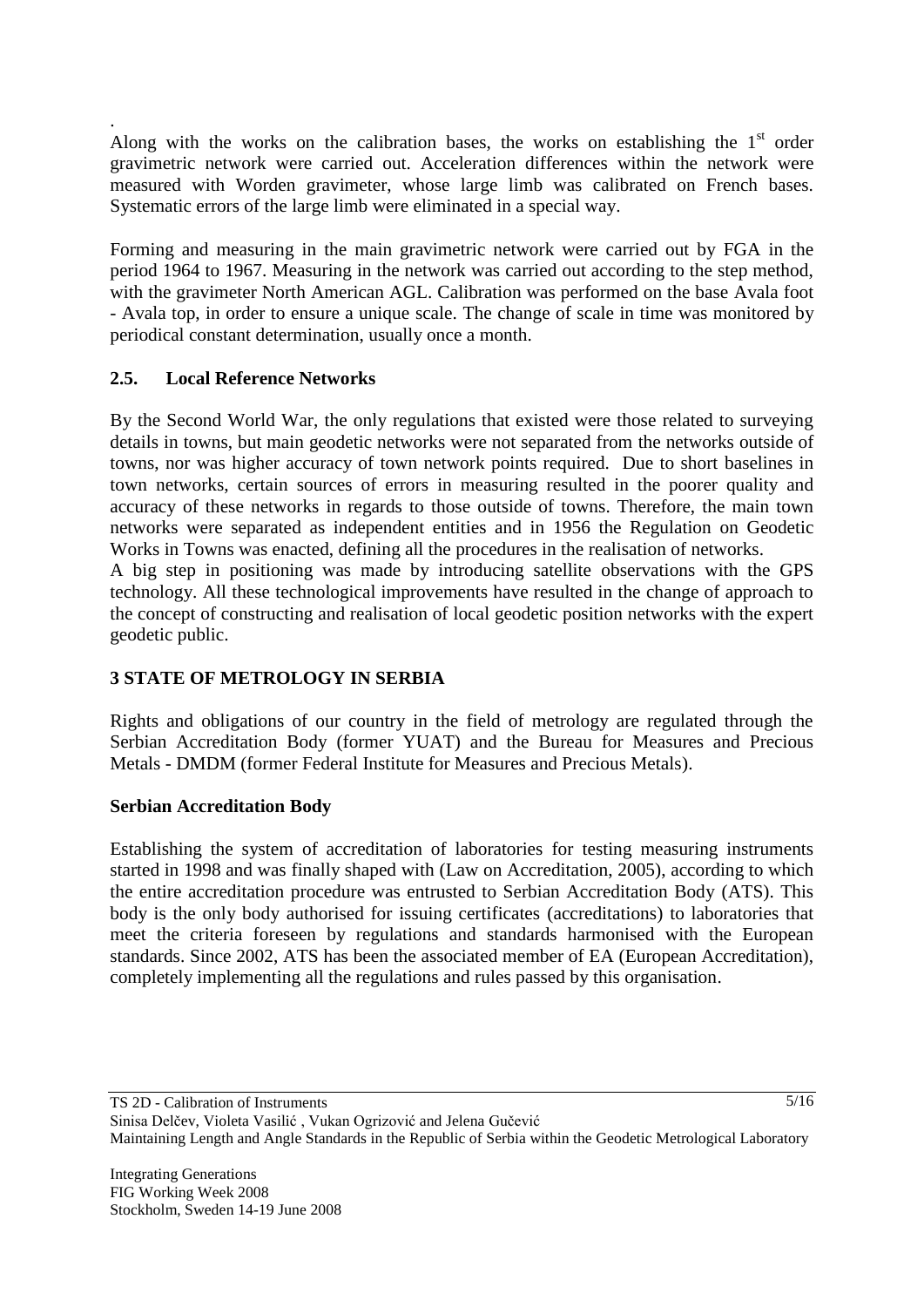### **Bureau for Measures and Precious Metals in Belgrade**

At the state level, Bureau for Measures and Precious Metals is the first grade laboratory and the most responsible institution for the organisation and coordination of work in the field of legal metrology. It has large human potential, equipment and laboratories in the field of metrology. Laboratories for length, angle, time and frequency are particularly important for quality assurance of geodetic measuring instruments. Within its activities, this institution primarily deals with keeping and maintaining primary measuring standards, as well as control and verification of different secondary and working standards.

### **Department for Geodesy - Faculty for Civic Engineering in Belgrade**

Apart from its educational and scientific activities, Department for Geodesy of the Faculty for Civic Engineering as an accredited metrological laboratory for length and angle, and with the procurement of adequate equipment, the laboratory for frequency could be registered as well. Within its existing activities, it has developed methods of comparing and testing geodetic measuring instruments as well as the overall analysis of the method with accuracy assessment. A team of experts with MA and PhD degrees deal with the issues of metrology of angles, lengths and other dimensions present during geodetic measuring.

### **4. STATE OF MEASURING STANDARDS IN SERBIA**

Uniqueness and accuracy of measuring results (comprised of numeric value, measuring units and error date) are ensured by:

- the system of units,
- measuring standards,
- comparing units from the standards to measuring instruments by comparison,

methodologically and technically correct measuring procedure in order to realise the planned measuring model that allows error assessment,

- -
- error assessment according to the rules of the error theory.

The system of legal units of measurement in our country is the SI system. Serbian primary standards of main and derived units of measurement are realised by the Bureau for Measures and Precious Metals, keeping them and comparing them with international standards (Law on Metrology, 2005). For all the measuring dimensions in geodesy (except acceleration), the national primary standards have been compared with international ones and are kept in BIPM database, and thus it is possible to realise metrological traceability for all geodetic measuring instruments

. For the reproduction of units, their keeping and comparing to measuring instruments and standards of lower accuracy category, apart from realised standards, measuring equipment and methods, it is necessary to define a hierarchic scheme for the measuring instruments.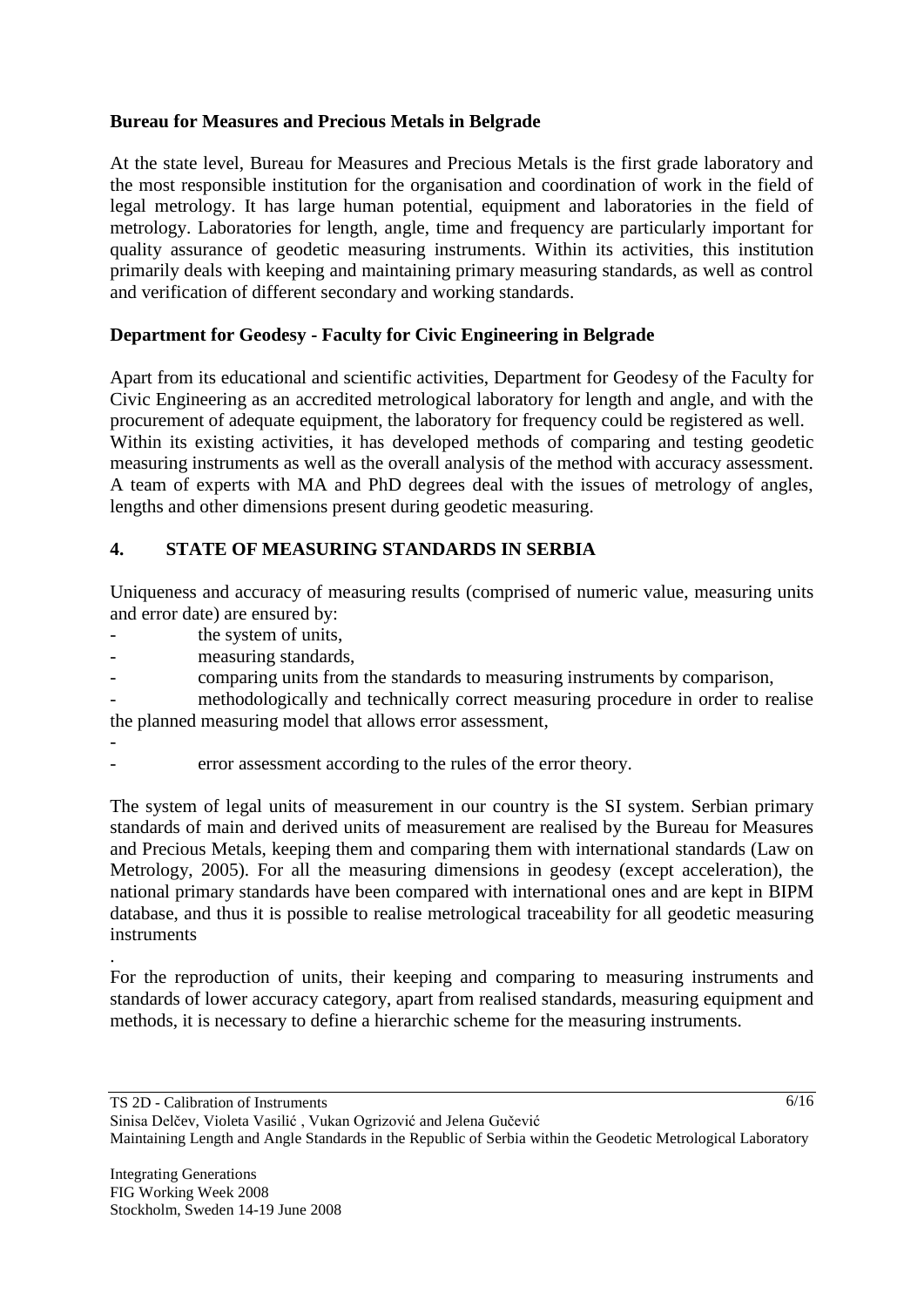### **4.1. Length Standards**

The national length standard is a system of two helium-neon lasers, equipment for maintaining characteristics of the lasers and equipment for comparison length unit to secondary standards. Comparison values of the length unit to other, secondary and working standards and measuring instruments, is carried out by the interferometrical method and the method of frequency ejection. The measuring process is automatised and is conducted by a computer. The laboratory for length is in DMDM.

The following instruments are used as secondary length standards in geodesy:

*Mekometer ME 5000*,  $\sigma_p = \pm (0.2 \text{ mm} + 0.2 \times D) \text{ mm}$ , D[km]

*Wild DI 5,*  $\sigma_p = \pm (3 \text{ mm} + 2 \times \text{D}) \text{ mm}$ , D[km]

Laser measuring system *HP 5528A*, with the relative measuring frequency uncertainty of approximately is  $10^{-11}$ .

#### **Field Calibration Bases:**

#### *Paraćin Base*

Paraćin base was constructed in 1900, for the purpose of development of the  $1<sup>st</sup>$  order trigonometric network of Serbia. In the period 1976 to 1980, this base was reconstructed by the Republic Geodetic Administration of Serbia. One of the reasons for its reconstruction was the increased need for testing all kinds of geodetic distance meters that were commonly used.

Paraćin base is in the place of old base which was stabilised in 1904. The length of the base is 5,604 m and is divided into parts. According to the measuring plan, all the points are stabilised in the same way.

Measuring of the Paraćin base aimed at establishing standard values is carried out by: invar wires, EOD Mekometer ME-3000, EOD AGA-8 and DI 20.

Measuring of the base was carried out with elaborated methodology of the measuring procedure. Before and after the measuring, the invar wires and electro optical distance meters (EOD) were compared in European laboratories.

Because of the instability of certain pillars, either vertically or horizontally, as well as the years that have passed since the base was last measured, it was necessary for the base to be measured in several time intervals and for the measuring to be compared with previous standard length values.

### *Palić test network*

Palić geodetic network was primarily created for researching possibilities and powers of various kinds of optoelectronic distance meters. Furthermore, this network may serve for probing both instruments for measuring lengths and instruments for measuring angles. However, this network has not been used for many years.

#### *Kovin Base*

Within the programme of development of metrological quality assurance for the needs of Military Geographic Institute for length and angle units, an army primary length standard was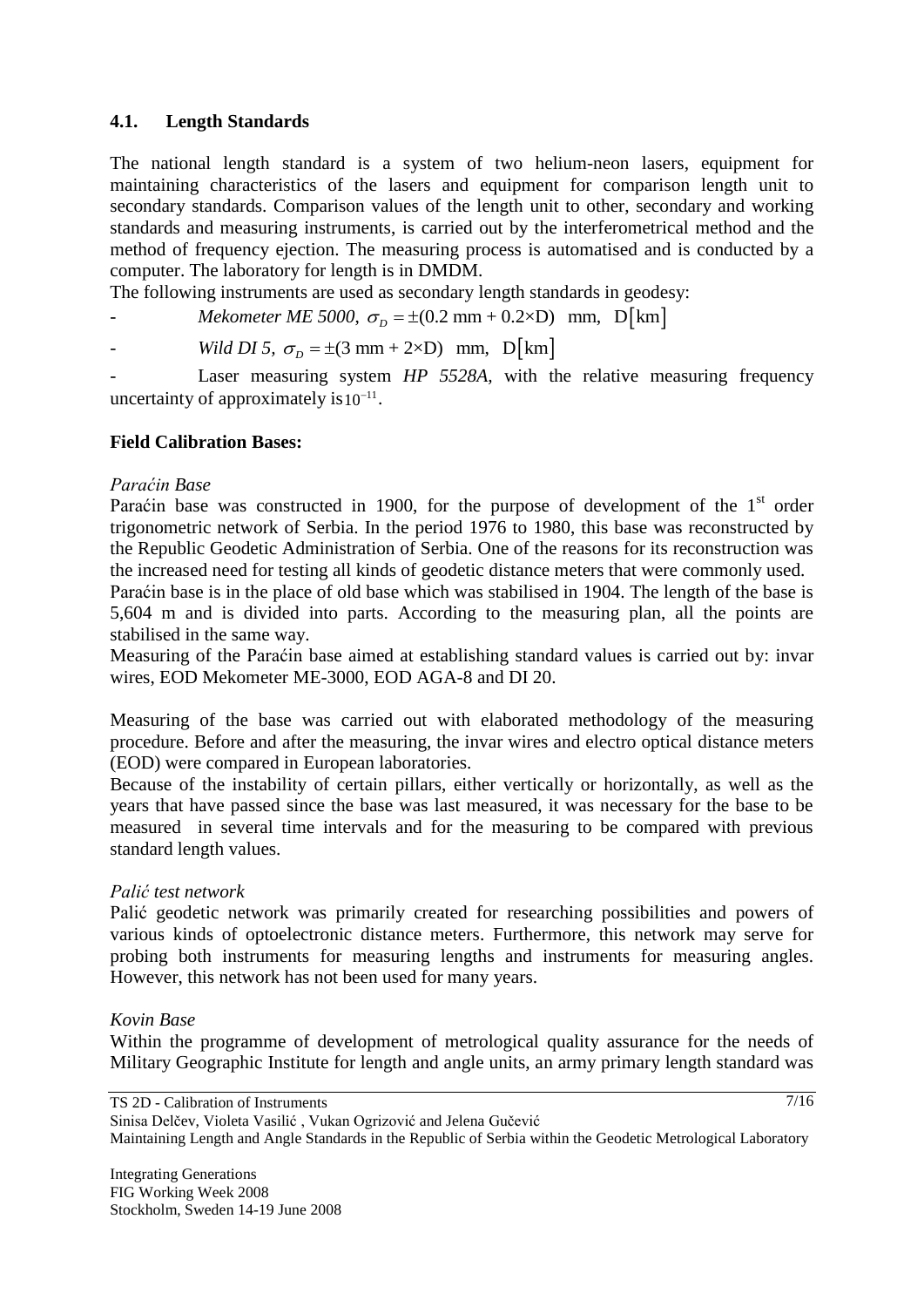established in 1990. Based on the project of the Department of Geodesy, a base on the Kovin location was constructed, with the total length of 2.2 km. Length standards on the base were obtained by measuring with the precise laser distance meter Mekometer ME 5000.

# **4.2. Angle Standards**

The additional SI unit is the unit of plane angle, radian, which is considered a derived unit without dimensions. The nature and characteristic of angle measurement, variety of implementation, various measuring devices and procedures for solving the problem of measuring the angle between two planes or between two materialised directions, requires the primary angle standard to be realised in two ways. With this realisation, comparing of the unit to secondary and current standards of different purposes and characteristics would be ensured. Primary angle standard in our country is realised with 24 sided optical polygon in the laboratory of the Bureau for Measures and Precious Metals.

Geodetic angle-measuring instruments (astronomical universal theodolites, theodolites, tachymeters) through their limbs contain angle standard of a full circle. Limb index is tested in order to get information on the needed count of limb shifts rather than to perform determination of a scale. Consequently the errors of the limb index will have the estimated influence on measuring. In particular cases (static limb) there is an interest in determination of the limb index errors. However, regardless of the purpose, limb index testing is necessary for both accuracy and cost-effectiveness of measuring.

As secondary angle standards in geodesy, the following instruments are used:

- Theodolite *Wild T3 No. 33420* ( $\sigma_u = \pm 0.7$ ) - Level *Zeiss NI 002* ( $\sigma_{\Delta h} = \pm 0.2$  mm/ $\sqrt{\text{km}}$ )

# **4.3. Time and Frequency Standards**

Frequency is a quantity derived from the unit for time. It cannot be materialised but only determined within the accuracy of its reproduction. For primary time and frequency standards, a caesium clock Agilent 5071A is used in our country, connected with the multichannel GPS receiver Motorola VP Oncore. This equipment, together with the accessories such are time interval counter with resolution of 0.2 ns and a computer for processing measuring data, make the TTS-2 device (Time Transfer System) and is used for comparisons with the international UTC scale.

In geodesy, time is required as both interval and epoch (date). Regarding the geodetic tasks where time is used as interval (measuring lengths), time standard in terms of atomic clock is used at the Bureau for Measures and Precious Metals. However, for geodetic tasks (geodetic astronomy, satellite geodesy) where time is used as epoch (date), the UTC (Coordinated Universal Time**)** time system is required, with time intervals corresponding to the definition of unit for time, and time displays differing in integer number of seconds from international atomic time - ATI - and through intermittent seconds approximately corresponding to the Earth rotation.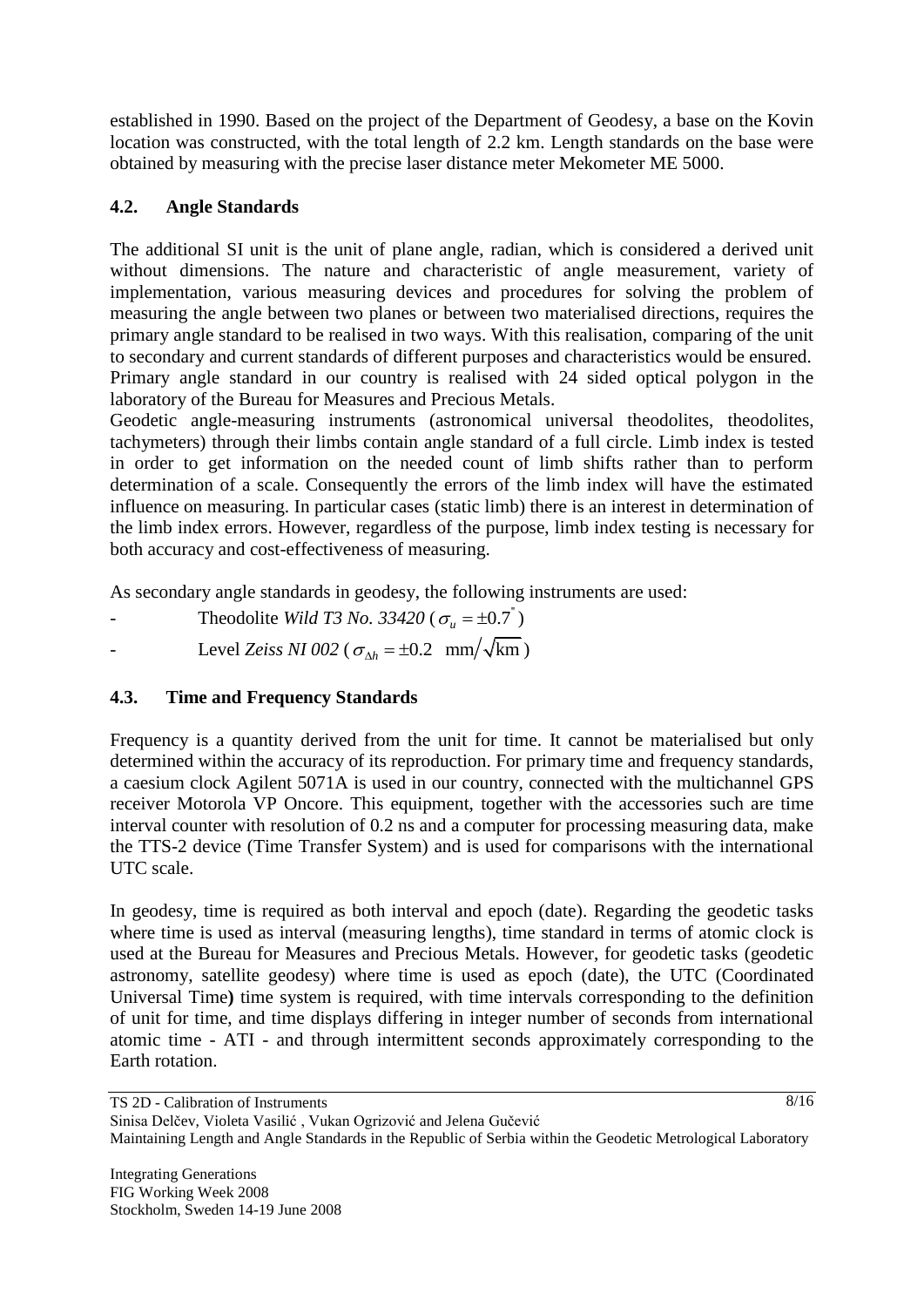### **4.4. Acceleration Standards**

Understanding the gravity force acceleration is very important for metrology of a number of physical quantities.

Apart from its importance for determining Earth's shape, gravity force acceleration in geodesy has vital importance for the realisation of the altitude system.

Bureau for Measures does not have a laboratory that would determine the absolute gravity force acceleration.

There is a gravimetric base for calibration of gravimeters in the country - "small" base Avalafoot - Avala-top. It has been established that this base needs new determination.

# **5. METROLOGICAL LABORATORY ML160**

Apart from the existence of primary and secondary standards, networks of laboratories, field calibration bases, test networks and modern equipment define and implement procedures and instructions, elaborated methods and procedures for testing and verification of all types of measuring instruments and all kinds of geodetic equipment.

In the beginning, only testing of geodetic measuring instruments were carried out in ML160, since it had been thus regulated by the Law of 1984, and the Certificates of Conformance were issued by the Federal Institute for Measures and Precious Metals. By the end of 1994, the Laboratory of the Department of Geodesy became an authorised geodetic metrological laboratory which apart from testing of geodetic measuring instruments also issued the Certificates on Conformance.

After the changes in legal regulations that related to the work of metrological laboratories in 2002, the Laboratory of the Department of Geodesy became an accredited metrological laboratory for testing instruments measuring angle and length by the Yugoslav Accreditation Body (YUAT). According to the accreditation rules, relevant documents necessary for the work of the laboratory were passed.

| Year | <b>GPS</b> | Total   | Level | Theodo- | Distance | Levelling | Measuring | Total |
|------|------------|---------|-------|---------|----------|-----------|-----------|-------|
|      |            | station |       | lite    | meter    | rod       | tape      |       |
| 2002 |            | 31      | 10    |         |          |           |           | 45    |
| 2003 | 10         | 94      | 31    | 10      |          |           |           | 162   |
| 2004 | 10         | 139     | 46    | 19      | 22       |           |           | 239   |
| 2005 | 66         | 88      | 25    | Q       |          | 6         | 4         | 202   |
| 2006 | 50         | 144     | 46    | 8       |          | 29        | 10        | 294   |
| 2007 | 58         | 141     | 63    |         |          | 2         |           | 278   |

**Table 1**: Tested instruments

### **5.1 Activities of the Metrological Laboratory**

TS 2D - Calibration of Instruments 9/16 Accredited laboratories often belong to the highest level of internal measurement hierarchy in a certain field (scientific discipline). Their task is to regularly compare their own working

Sinisa Delčev, Violeta Vasilić , Vukan Ogrizović and Jelena Gučević

Maintaining Length and Angle Standards in the Republic of Serbia within the Geodetic Metrological Laboratory

Integrating Generations FIG Working Week 2008 Stockholm, Sweden 14-19 June 2008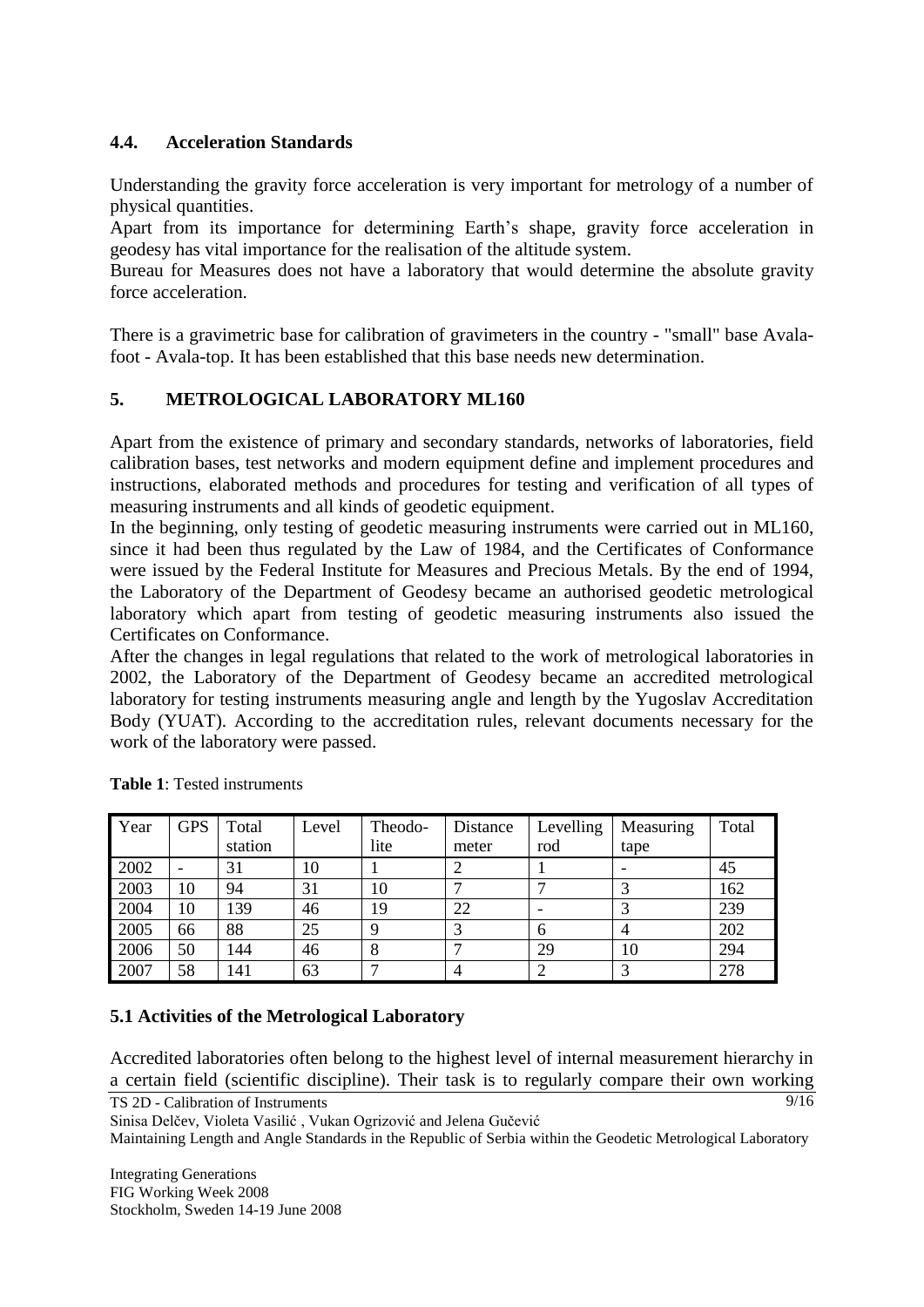standards with the reference standards maintained by the laboratory with the best measuring ability, which is DMDM in our country.

Within European Cooperation for Accreditation of Laboratories (EAL), the highest measuring ability (related to certain measured quantity) is determined as the least measuring uncertainty that a laboratory can achieve within its competencies, when it carries out measuring of almost ideal measuring standards with the purpose of determining, realising, keeping or renewing the unit of that quantity, or when it carries out regular measuring of almost ideal measuring instruments for measuring that quantity.

Within the existing activities of the Metrological Laboratory of the Department of Geodesy, the methods of comparing and testing geodetic measuring instruments have been developed, as well as an overall analysis of the method with the accuracy assessment. A team of experts with MA and PhD degrees deal with the issues of metrology of angles, lengths and other dimensions present during geodetic measuring.

The laboratory has all available technical conditions that are enables comparing of units (for length, angle and frequency) from secondary standards to current standards and measuring instruments present in the geodetic practice. Secondary standards are regularly tested and compared with primary length, angle, time and frequency standards of DMDM, thus ensuring traceability of calibration and measuring to the International System of Units (SI). Metrological quality assurance of geodetic instruments and tools apart from laboratory testing also encompass field testing on calibration bases and test networks.

The activities of the Metrological Laboratory of the Department of Geodesy are defined with special metrological regulations, instructions for testing measuring instruments in geodesy, comprising of the following activities:

- Ensuring and examining metrological regulations, instructions, procedures and internal documents;
- Ensuring and completing the testing equipment;
- Preparing and testing conformity of the testing equipment;
- Reception and recordkeeping of measuring instruments for testing;
- Testing measuring instruments, establishing their conformity, etc.;
- Testing metrological properties and establishing measuring uncertainty;
- Creation and verification of the protocol on testing measuring instruments, putting seals on approved instruments, and
- Issuing calibration certificates.

# **5.2. Laboratory Equipment and Work Polygons**

The main component of the laboratory is adequate measuring equipment tested by DMDM and for which the laboratory has calibration certificates. Measuring equipment encompasses all fields of action and methods of testing geodetic measuring instruments:

 $10/16$ 

Sinisa Delčev, Violeta Vasilić , Vukan Ogrizović and Jelena Gučević Maintaining Length and Angle Standards in the Republic of Serbia within the Geodetic Metrological Laboratory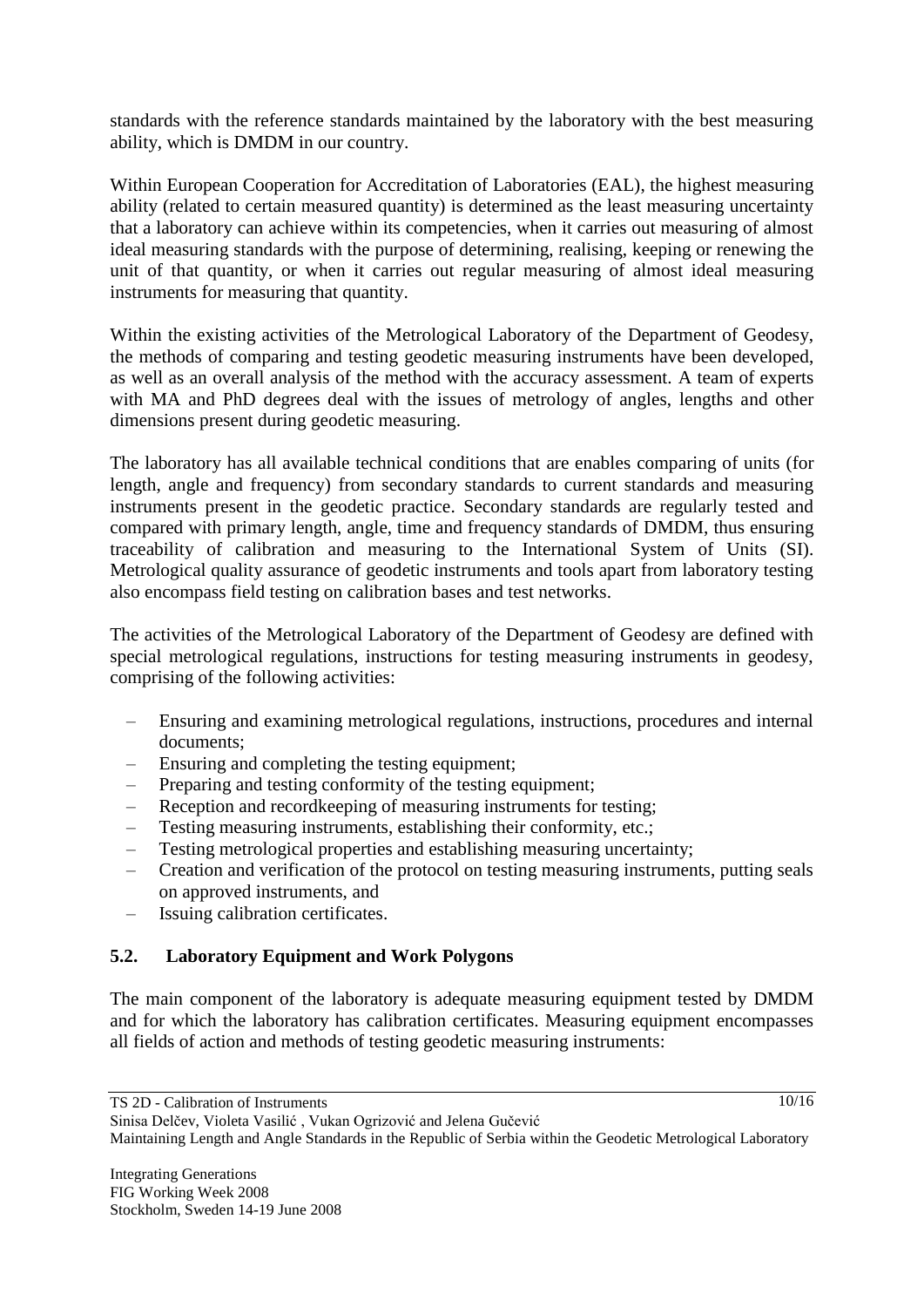a) Laser interferometer system HP 5528A, has a wide range of application for all high precision measuring of length, angle shift, smoothness, keeping of direction, right angularity and parallelism up to 50 m. With adequate positioning of measuring optics, length can be measured in the direction of all three coordinate axes (x, y and z).



**Picture 1**: Laser interferometer system HP 5528A



b) Frequency meter Philips PM6612 of high accuracy, together with the detector of modulated emission of distance meter, is a secondary frequency measuring standard that quickly and efficiently determines a multiplication constant of the distance meter.

- c) Distance meter of high accuracy Wild DI5
- d) Level Carl Zeiss Ni 002,
- e) Theodolite Wild T3,
- f) Collimator Topcon TC3.

**Picture 2**: Collimator

g) bi-frequent GPS system for statics and kinematics, with the possibility of receiving signals from Navstar and Glonass system, Topcon - HiPer GGD and Legacy E.

Work polygon for metrological testing is comprised of:

| polygon of fixed angles            |
|------------------------------------|
| two polygons of fixed lengths, and |
| GPS polygon.                       |
|                                    |

The pillars stabilised in the laboratory provide the fixed angles polygon, where testing limbs and other angle indexes is performed. Determination of additional constant of the distance meter is performed with laboratory measuring standards (Picture 3. a), and the measuring accuracy with the adequate field measuring standards (each standard has five pillars). The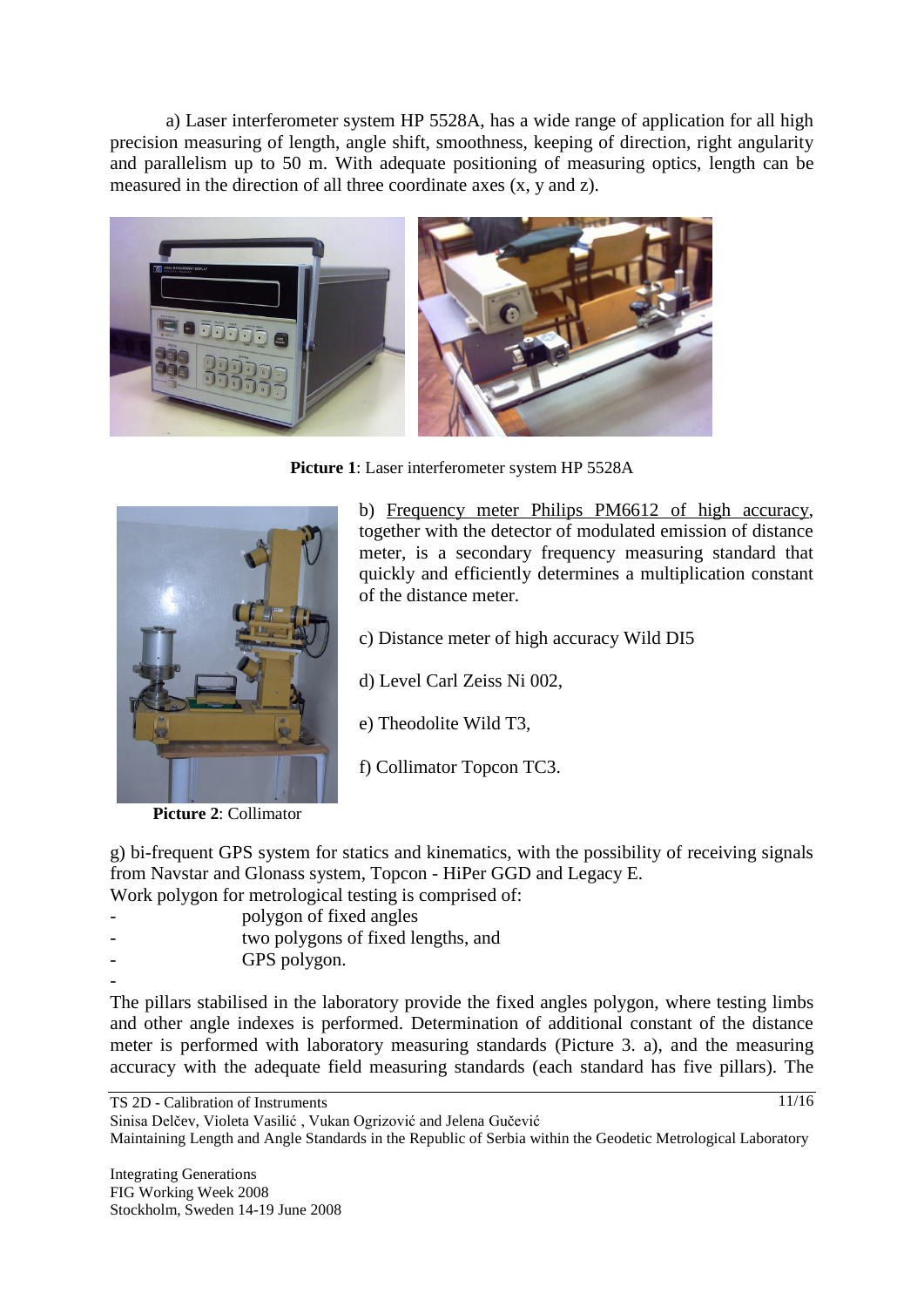GPS polygon encompasses the point of Reference Network of Serbia, located on the roof of the Faculty of Civic Engineering building (Picture 3. b).





**Picture 3: a**) Metrological laboratory for angle and length b) GPS polygon

One of the laboratory components is a personal computer with a printer with the installed LabView software for controlling and directing the operation of certain instruments and accompanying equipment, ensuring data processing based on the measuring and testing results as well as recording all the data within the geodetic metrological informational system.

# **5.3. Work Organisation of the Laboratory**

Metrological testing of geodetic tools and instruments is carried out by the laboratory members, geodetic experts with the relevant knowledge and experience in metrology in accordance with the requirements of metrological regulations. Head of the metrological laboratory and his deputy are responsible for its work.

In the hierarchy of the work organisation of the laboratory, the head of the second order laboratory is responsible for the work coordination within metrological quality assurance of geodetic measuring instruments and is an initiator of new scientific research. He is an authorised person who signs and issues the calibration certificates for the tested geodetic measuring instruments.

Other members are responsible for length, angle and frequency metrology. They carry out assignments related to testing measuring instruments, developing data processing software and automatisation of testing procedures, as well as to maintaining records and informational system of metrological quality assurance.

# **5.4. Characteristics of the Measuring Methods**

The concept of verification of a measuring instrument is a set of operations that determine whether the measuring instrument fulfils the declared accuracy in a certain moment. A set of operations in the general sense represents a measuring method and it can primarily be the direct measuring method and comparison method.

 $12/16$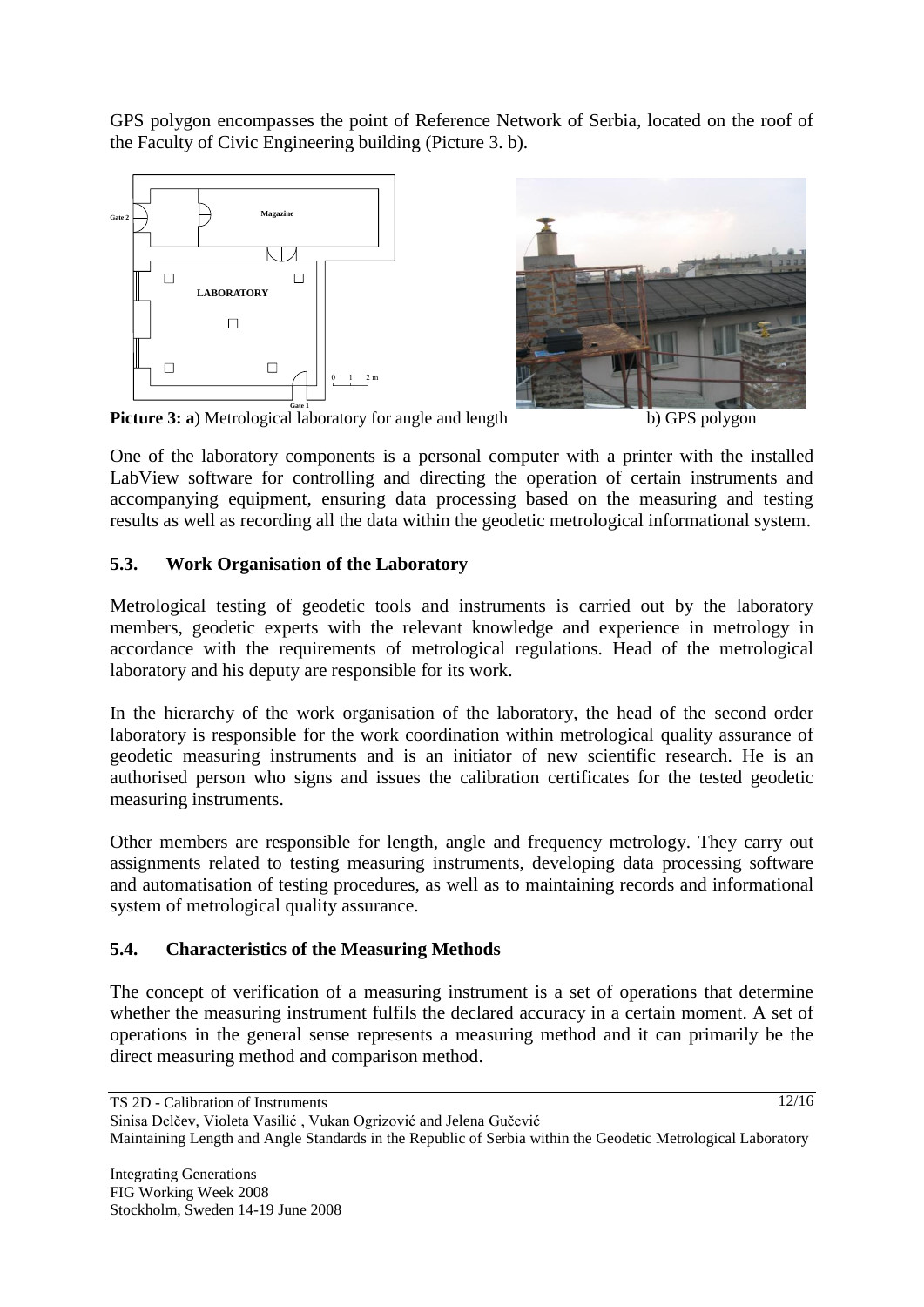Apart from the existence of secondary standards, test networks and modern equipment, the organisation of the Geodetic Metrological Laboratory also implies the existence of relevant regulations, defined procedures and instructions, elaborated methods and procedures for testing and verification of all types of measuring instruments and all kinds of geodetic equipment.

In order for the measuring method to provide a relevant optimal result, it is necessary to conduct analysis of the method and previous accuracy assessment, detailed elaboration of the method, result processing and accuracy assessment from the measuring data.

The method analysis includes determination of working method, calibration of measuring instruments, determination of all sources of errors, as well as their character, derivation of formulas for accuracy assessment. The previous accuracy assessment is carried out on basis of derived formulas in the method analysis and by examining obtained measurements for certain sources of errors.

The main characteristics of a measuring method in terms of metrology are the realisation of repeatability and reproducibility of measuring.

EAL recommendations to accredited metrological laboratories are related to **increased measuring uncertainty,** which is obtained by multiplying standard uncertainty of an output value estimation by the covering factor  $k = 2$ . It is particularly important to accept the recommendations since we are in the process of harmonisation with the European metrological infrastructure.

Testing and verification encompass a number of phases that finally have to provide an answer as to whether metrological characteristics of measuring instruments are as those defined in the manufacturer declaration or possible changes have occurred.

# **6. IMPACTS ON GEODETIC COMMUNITY**

Due to intensive use of geodetic instruments, the noncompliance of instrument conditions can occur, especially vertical index and collimation with total stations, as well as, inclination angle with levels. By calibrating their instruments, the owners obtain information on reasons of instrument conditions from the laboratory staff. After first calibration, the owners ask for calibration of the equipment more frequently, realizing their responsibility of measuring data forwarded to investors. Also, by that means, they contribute to quality assurance system in the national level.

The calibration methods differ from country to country. By comparing methods between laboratories, laboratory specific methods are verified within the international level.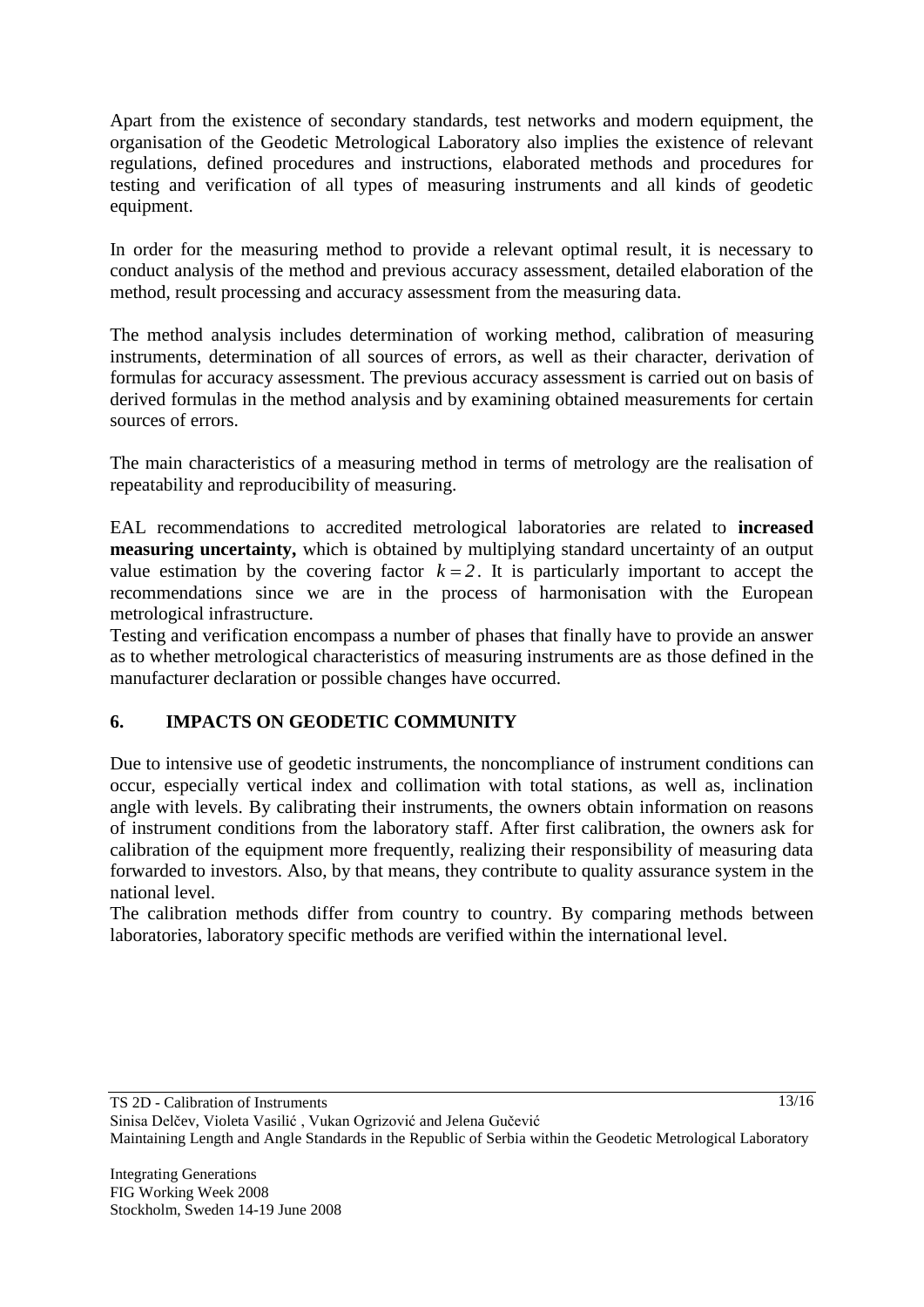# **7 CONCLUSION**

According to all the above mentioned, it can be concluded that the state of geodetic metrology in Serbia is the following:

- Hierarchy of measuring standards and methods of units comparison has been established.
- The realization of primary length, angle, frequency, and time standards has been performed at the national level. The national primary standards have been compared with the international standards and are kept in the BIPM database, and thus it is possible to realise metrological traceability for all geodetic measuring instruments.
- There are instruments of high class accuracy that can be used as secondary length and angle standards.
- The trend in the contemporary geodetic metrology is that the entire procedure of testing and verification of measuring instruments is carried out in a well-equipped laboratory, with fewer activities in the field.

The realisation of metrological quality assurance of geodetic measuring instruments can be also performed on the field on calibration bases and test networks within which the length and angle measuring standards have been formed. Their regular maintenance could provide conditions for their incorporation in the system of metrological quality assurance.

- Forming information system of geodetic metrology should be initiated.
- It is necessary to form a common service for testing and standardisation of geodetic measuring instruments at the national level.

The goals of further activities of the Metrological Laboratory are as follows:

- Implementation of the quality policy,
	- Improvement of the geodetic metrological information system,
	- Membership in national and international metrological institutions, as well as

Extending the scope of activities by introducing new working methods and procuring adequate equipment for secondary standards.

### **REFERENCES:**

[1] Delčev S.: Existing State Trigonometric Network of FRY in the Light of Contemporary Requirements, doctoral thesis, Faculty of Civil Engineering, Belgrade, 2001.

[2] Dragićević S.: Model of Metrological Quality Assurance of Geodetic Measuring Instruments, master thesis, Faculty of Civil Engineering, Belgrade, 1992.

[3] Milovanović V.: Metrological Basics of Geodesy in SFRY, Counselling - basic geodetic works and equipment for their realisation, Struga, 1987.

[4] Mrkić R.: Addendum to the Programme of Development of Geodetic Activities in Serbia - Geodetic metrology, Geodetic Service 59, Belgrade, 1991.

[5] Mrkić R.: Geodetic Metrology, Naučna knjiga, Belgrade, 1991.

[6] Geodetic Reference Networks of FRY, Study, Faculty of Civil Engineering, Department of Geodesy, Belgrade, 1995.

Sinisa Delčev, Violeta Vasilić , Vukan Ogrizović and Jelena Gučević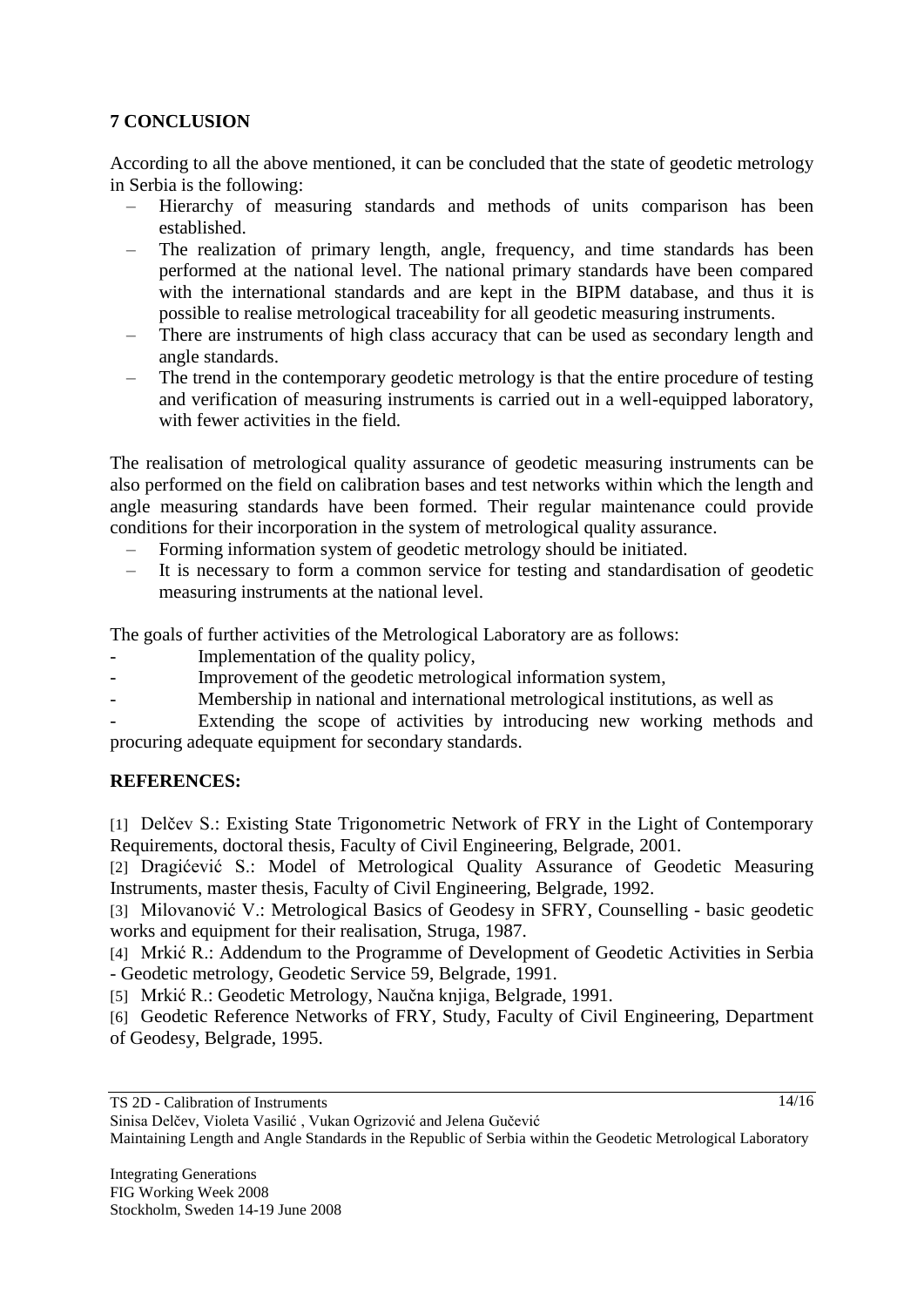[7] Project of Yugoslav Reference GPS Network, Faculty of Civil Engineering, Department for Geodesy, Belgrade, 1998.

[8] Dictionary of Legal Metrology, DMDM, Belgrade, 1998.

[9] Law on Measuring Units and Measuring Instruments, Official Gazette of FRY, No. 12/98, Belgrade, 2000.

[10] Law on Accreditation, Official Gazette of Serbia And Montenegro, No. 44/05, Belgrade, 2005.

[11] Law on Metrology, Official Gazette of Serbia And Montenegro, No. 44/05, Belgrade, 2005.

[12] Milovanović V. and others: Using distomat DI 20 for Determining Field Length Standards, JUKEM 86, Collection of Papers, Belgrade, 1986.

[13] Rules on the Quality of the Metrological Laboratory for Angle and Length Testing, Faculty of Civil Engineering, Belgrade, 2002.

[14] Marendić-Miljković J. and others: Serbian Time and Frequency Standard, Congress of Metrologists 2007, Zlatibor, 2007.

[15] <http://www.bipm.fr/>

[16]  $\frac{http://www.iso.org/}{http://www.iso.org/})$  $\frac{http://www.iso.org/}{http://www.iso.org/})$  $\frac{http://www.iso.org/}{http://www.iso.org/})$ 

[17] <http://www.juat.gov.yu/>

### **BIOGRAPHICAL NOTES**

**Prof. Dr. Siniša Delĉev,** born in 1959. Graduated in 1982 as Dipl.-Ing. in Geodesy and obtaining doctorate degree in 2001, both from Belgrade University, until 1983. teaching assistant at Belgrade University. Since 2002. Assistant Professor of Geodetic Metrology and Higher Geodesy

**Violeta Vasilić,** born in 1968. Graduated in 1994 as Dipl.-Ing. in Geodesy from Belgrade University, until 1995. teaching assistant at Belgrade University. Since 2006. Secretary of the Chair of Geodesy and Geoinformatics, Faculty of Civil Engineering, Belgrade University.

**Prof. Dr. Vukan Ogrizović,** born in 1970. Graduated in 1996 as Dipl.-Ing. in Geodesy and obtaining doctorate degree in 2007, both from Belgrade University, until 1997. teaching assistant at Belgrade University. Since 2008. Assistant Professor of Geodetic Astronomy.

**Prof. Dr. Jelena Guĉević,** born in 1970. Graduated in 1994 as Dipl.-Ing. in Geodesy and obtaining doctorate degree in 2005, both from Belgrade University, until 1995. teaching assistant at Belgrade University. Since 2002. Assistant Professor of Surveying.